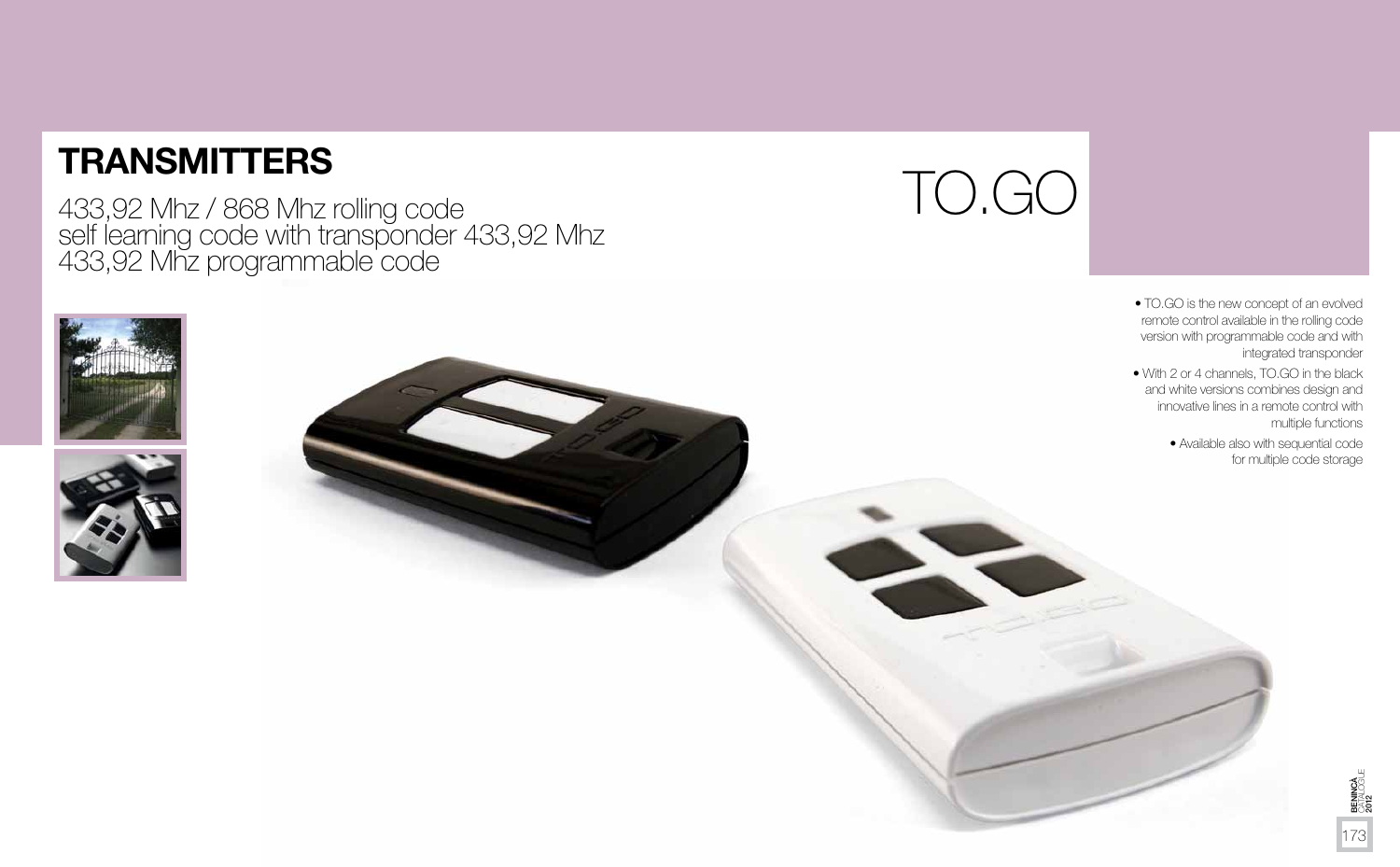

ONE.2QB ONE.2QI 868 Mhz universal receiver, 2 box/plug in channels. Capable of managing three different types of coding: rolling code, programmable code and<br>advanced rolling code(ARC). It picks up the coding after<br>the first contact with the One<br>transmitter



### ONE.2WB ONE.2WI

# **TRANSMITTERS**

### TO.GO2WV/TO.GO2WVS

433,92 Mhz 2 channels rolling-code transmitter. Available in 10 pcs packing. TO.GO2WVS: Sequential self-learning of the transmitters with Advantage system



### TO.GO4WV/TO.GO4WVS 433,92 Mhz 4 channels rolling-code

transmitter. Available in 10 pcs packing. TO.GO4WVS: Sequential self-learning of the transmitters with Advantage system



RR.4WBV RR.4WBV24 433,92Mhz 4-channels receiver rolling code. It is programmable<br>through digital display. 230<br>Vac power supply mod.<br>RR.4WBV and 24 Vac/dc<br>mod.RR.4WBV24. Advantage<br>system compatible. It works also by battery,12Vdc with self-rechargeable circuit. Max. 4 relais output up to 5A Four-channel GSM receiver, up to 4 automations control, without limits of distance. Makes it possible to use the device by means of a mobile telephone. All characteristics on page 188





 MEM2048Accessory that allows the extension of the receiver memory up to 2048 codes. For rolling code receiver



12 V Battery, for transmitter, available in 50 pcs packing

# **433,92 MHz RECEIVERS AND ACCESSORIES 868 MHz RECEIVERS AND ACCESSORIES**

**CALL** 





TO.GO2QV 868 Mhz 2 channels rolling-code transmitter. Available in 10 pcs packing.

### TO.GO4QV

868 Mhz 4 channels rolling-code transmitter. Available in 10 pcs packing.







433,92Mhz aerial with 5mts cable.



868 Mhz aerial with 5mts cable.



## 433,92 Mhz rolling-code 868 Mhz rolling-code



433.92 Mhz universal receiver, 2 box/plug in channels. Capable of managing three different types of coding: rolling code, programmable code and advanced rolling code(ARC). It picks up the coding after  $\dot{\ }$ <br>the first contact with the One transmitter.